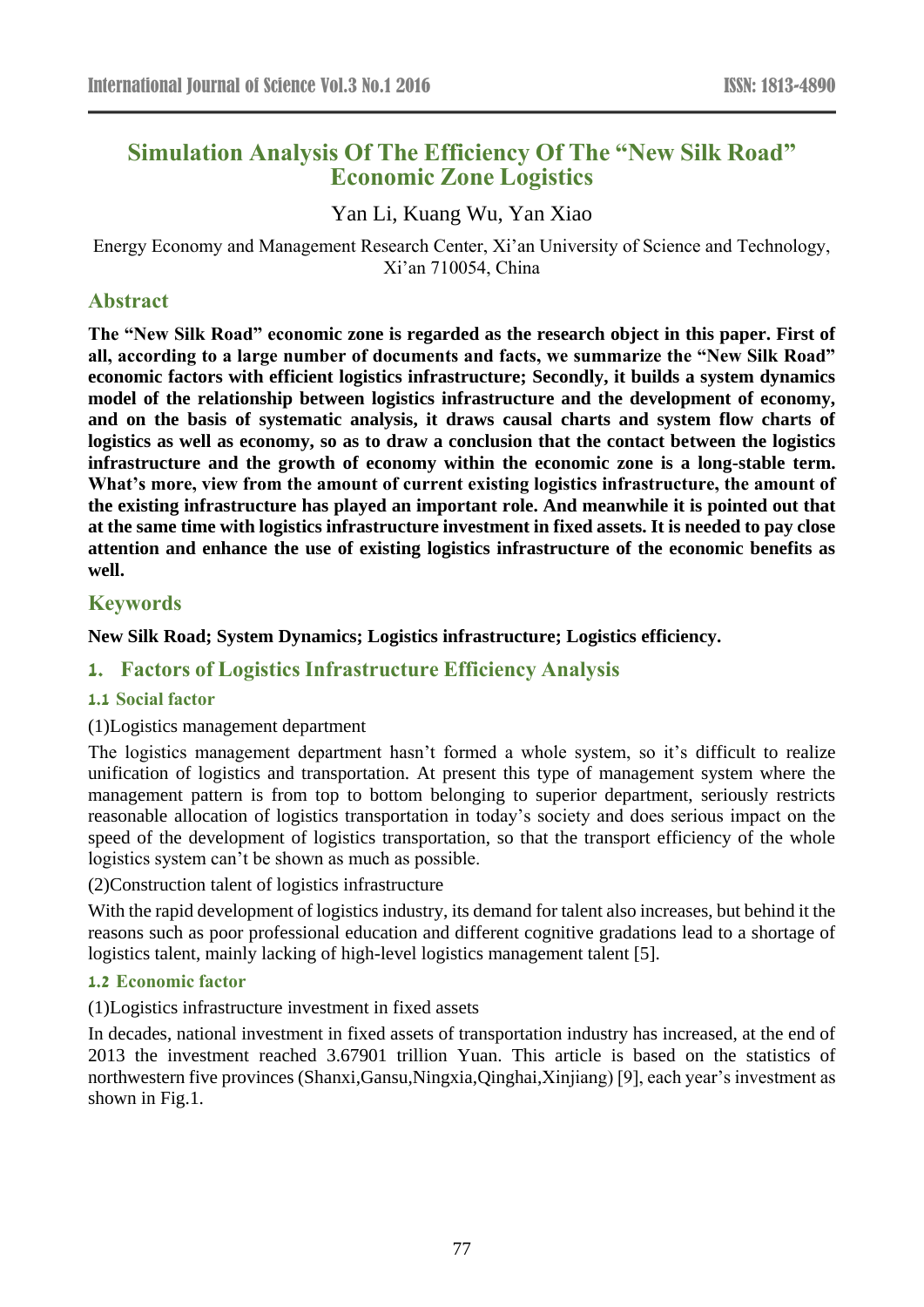

Fig.1 2006-2013 Investment in fixed assets of transportation industry in five provinces

As shown in Fig.1, during the eight years each province's investment in transportation industry increased year by year, meanwhile investment data rose rapidly. As the starting point of the New Silk Road, Shanxi attached great importance to the development of transportation industry and the growth rate was obvious [4].

(2)Logistics infrastructure construction

a. Highway construction

At the end of 2013, 567700 kilometers of highway in the five provinces took up 13% in the construction of national highway mileage. Seen from Fig.2, highway construction of the five provinces within economic zone presented a steady rising trend [3].



Fig.2 2006-2013 Highway mileage  $(10^4 \text{kilometers})$  in five provinces

#### b. Railway construction

According to statistics, operating mileage of railway construction in the five provinces accounted for 14% of the national operating mileage [2].



Fig.3 2006-2013 Railway operating mileage  $(10^4$ kilometers) in five provinces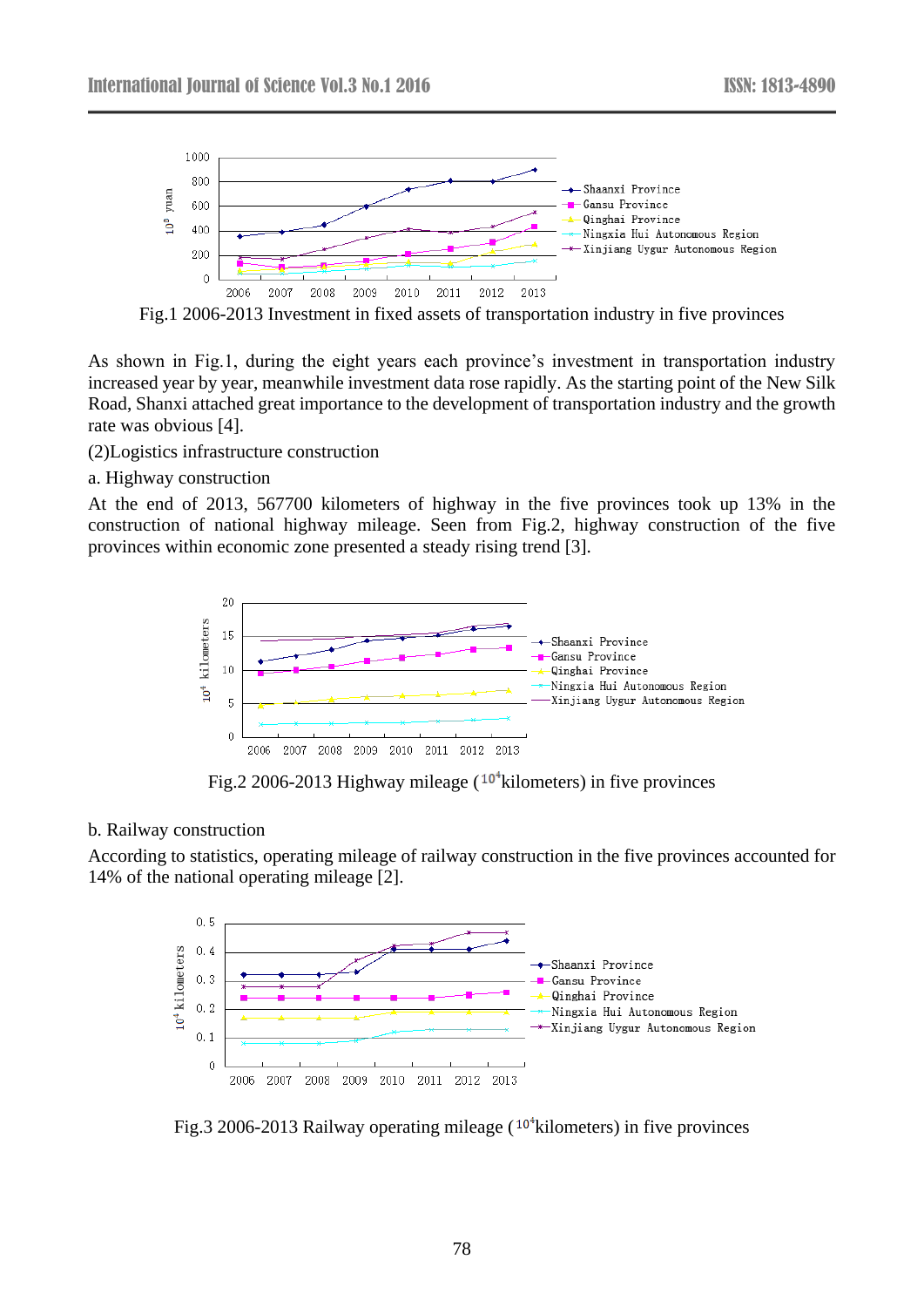

Fig.4 2006-2013 Inland waterway mileage  $(10^4 \text{kilometers})$  in five provinces

c. Waterway construction

As shown in Fig.4, inland waterway mileage in Qinghai province presented gradual trend of rise, the other four provinces had few changes in waterway mileage because of the geographical environment.

d. Aviation construction

Airports of the five provinces expected to complete 330000 vehicles of airplane rising and landing,36.66 million of passenger throughput,260000 tons of cargo throughput and year-on-year growth was 15%,14% and 7% in 2014.

(3) Volume of infrastructure freight traffic and freight turnover

a. Volume of highway, railway and waterway freight traffic



Fig.3-5 2006-2013 Volume of freight traffic in five provinces

Seeing from volume of freight traffic in the five provinces, the volume of highway freight traffic always presented a sustained growth trend; the volume of waterway freight traffic increased slowly; because the highest volume of waterway freight traffic was less than 3 million tons, so in this picture the growth trend of the volume of waterway freight traffic was not obvious, and it might be related to few inland waterway in the five provinces [3].

b. Highway, railway and waterway freight turnover



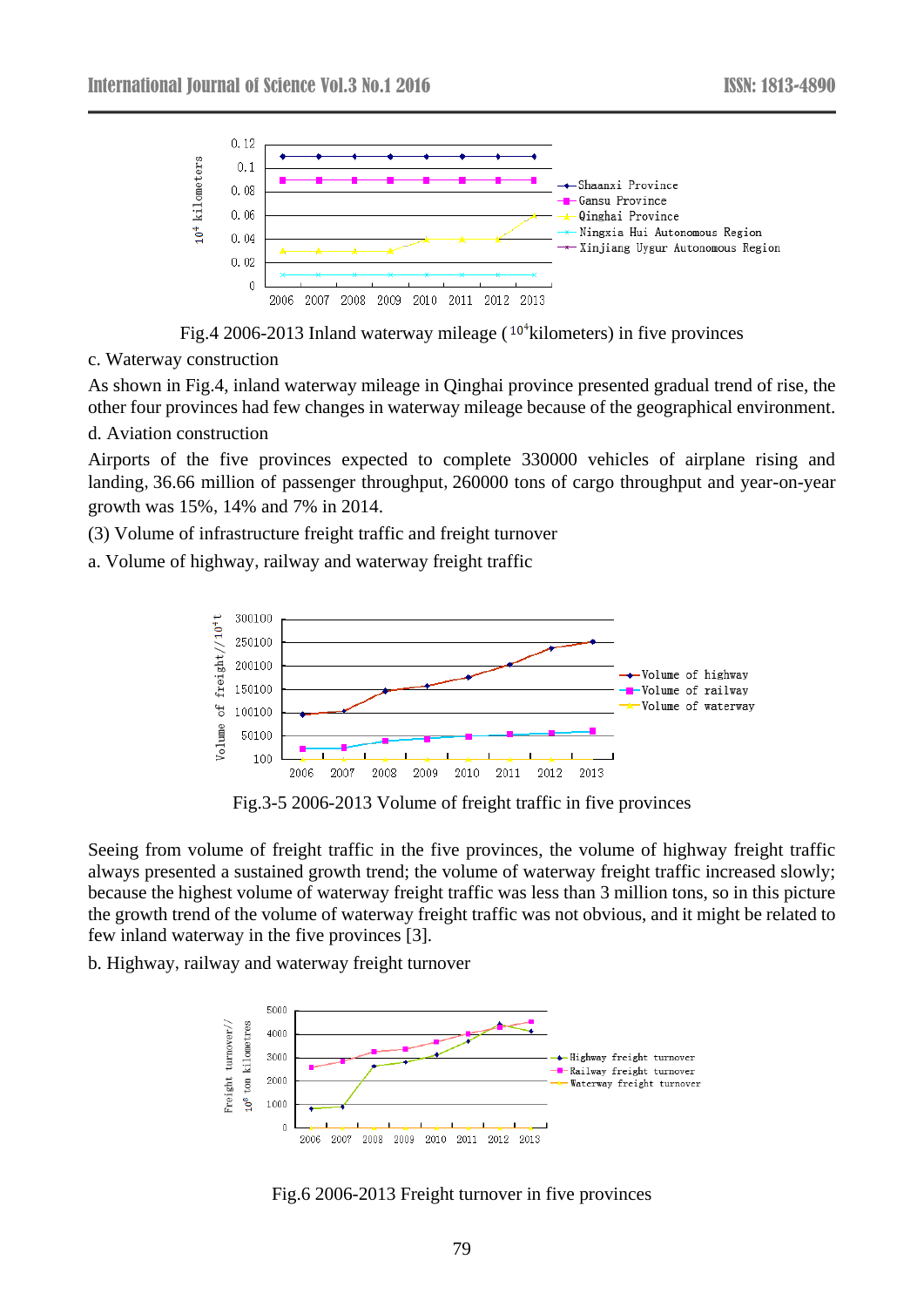Conclude from Fig.6, there was an obvious trend in highway and railway freight turnover in the five provinces, because the waterway freight turnover in the five provinces was less than 100 million ton-km, so the change curve in Fig.6 was similar to x axis.

# **2. Model Building**

System Dynamics, SD combines system science theory and computer simulation and studies its feedback construction and behavior [1]. Using the structural model of cause and effect among systems to test and calculate for simulating a series of dynamic behavior of the system in future and the combination of qualitative and quantitative. Making simulated experiment by SD model under different circumstances and policies. According to this method, the corresponding optimization measures are put forward.

#### **2.1 Cause and effect chart**

Through the analysis of many elements the "New Silk Road" economic zone related to modern logistics, the system dynamics model for coordination logistics and economic construction is set up. This article builds a casual and effect chart between modern logistics and economy, on the basis of existing research and many factors of economic development and logistics system, as shown in Fig.7.



Fig.7 Cause and effect chart

As shown in Fig.7, acceleration of logistics towards economic growth increases obviously. Meanwhile, the development of economy also leads to favorable environment of logistics. Through the analysis of feedback chain between logistics and economy, a conclusion can be drawn that the construction of logistics infrastructure plays an important role in economic growth.

#### **2.2 System flow chart**

Taking VENSIM software as platform, the system dynamics analysis is based on the coordination development of logistics and the "New Silk Road", the system flow chart is constructed in Fig.8.

According to the practical need of study in this article and easy acquisition of data, this article determines the boundary of this system:

(1) Subsystem of the economic development of the "New Silk Road" economic zone: the development of economy involves GDP growth and industrial structure adjustment, because in this article the focus of the study is the relationship between logistics infrastructure and economy, so the increasing rate of economy is mainly caused by the increase of logistics supply.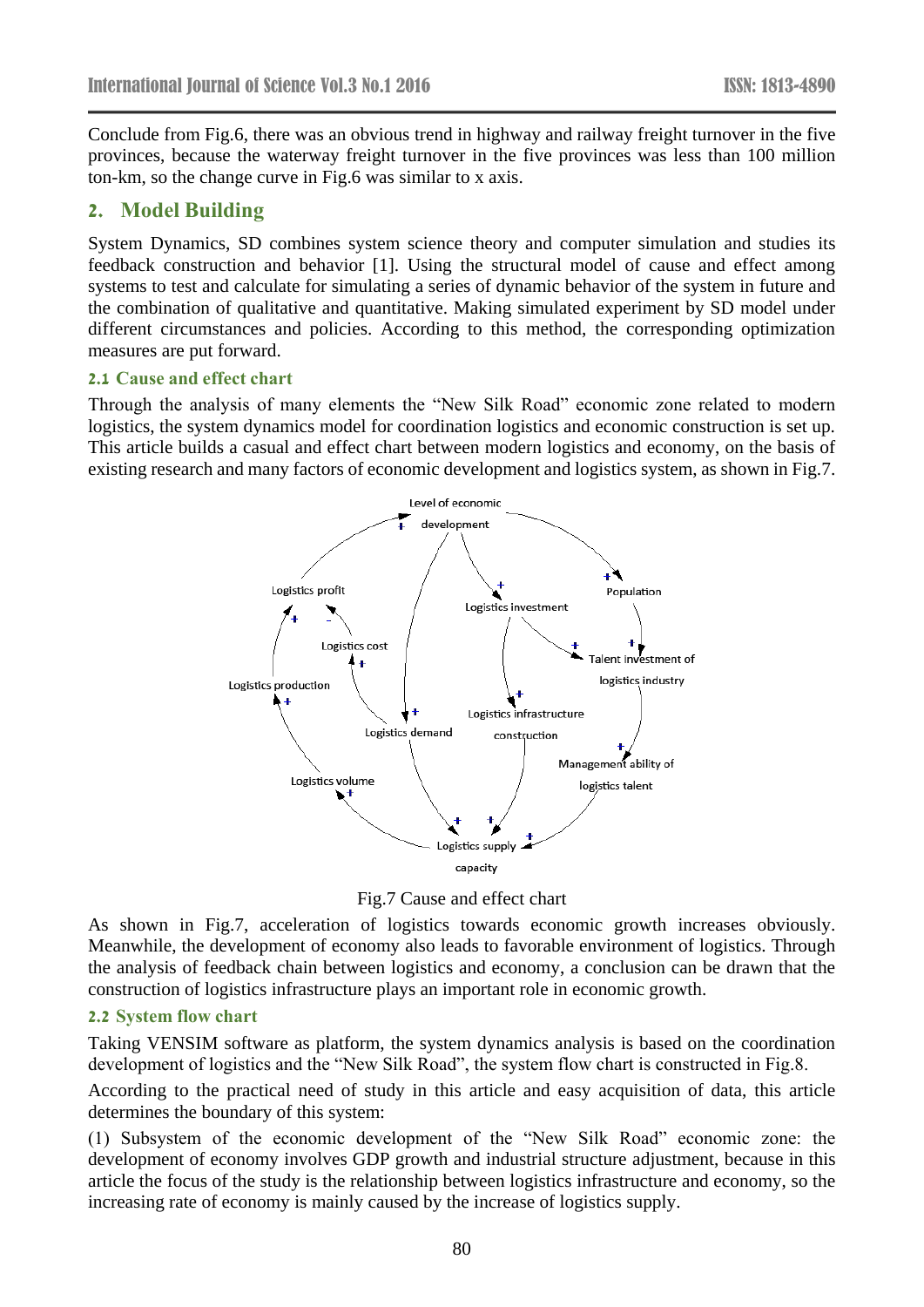(2) Subsystem of logistics infrastructure: there are many economic factors of the development of logistics. The discussion topic of this article concentrates on the problem that the development of economy in economic zone leads to the development of logistics, analyzed in two directions—logistics demand and supply.



Fig.7 Cause and effect chart

# **2.3 Model fitting test**

#### (1) Historical data test

By operating model (Fig.4-3), simulated values of each variable can be gotten. Using GDP as the test variable and doing the fitting test on the basis of the five provinces' data during 2006—2013. The result is shown in Table.1.

| Table 1 Model fitting test (GDP as test value) *10° yuan    |          |      |                          |  |  |  |                                                 |         |
|-------------------------------------------------------------|----------|------|--------------------------|--|--|--|-------------------------------------------------|---------|
| Year                                                        | 2006     | 2007 | 2008 2009 2010 2011 2012 |  |  |  |                                                 | 2013    |
| Actual data 11441 13701 16887 18269 22722 27915 31844 35680 |          |      |                          |  |  |  |                                                 |         |
| Simulated<br>data                                           |          |      |                          |  |  |  | 11441 13614 16336 19092 21699 26905 33093 36725 |         |
| $Error//\%$                                                 | $\Omega$ |      |                          |  |  |  | $0.63$ $3.26$ $-4.5$ $4.50$ $3.62$ $-3.92$      | $-2.93$ |

During 2006—2013 the absolute value of error is less than or equal 5.0% comparing simulated value and truth value of GDP, which proves the model fitting is good and the result of the test is reasonable and applicable [8].

(2) Parameter sensitivity test

This article tests the sensitivity of model by changing the investment proportion of fixed assets. On the basis of expected research result, use model to investigate influence on gross national product made by increasing the investment proportion of fixed assets in logistics infrastructure. Now increasing the investment proportion of logistics fixed assets from 9% (current) to 14% (current 1), and operating the model, as shown in Fig.8.

Fig.8 Increase the investment proportion of fixed assets in logistics infrastructure corresponding GDP As shown in Fig.8, changes of investment proportion of fixed assets make difference in the amplitude of the curve, but the overall trend of the model has changed a lot. So this parameter sensitivity is not good therefore the model's requirement of data is not high and it plays an important role in the practical application of the model [8].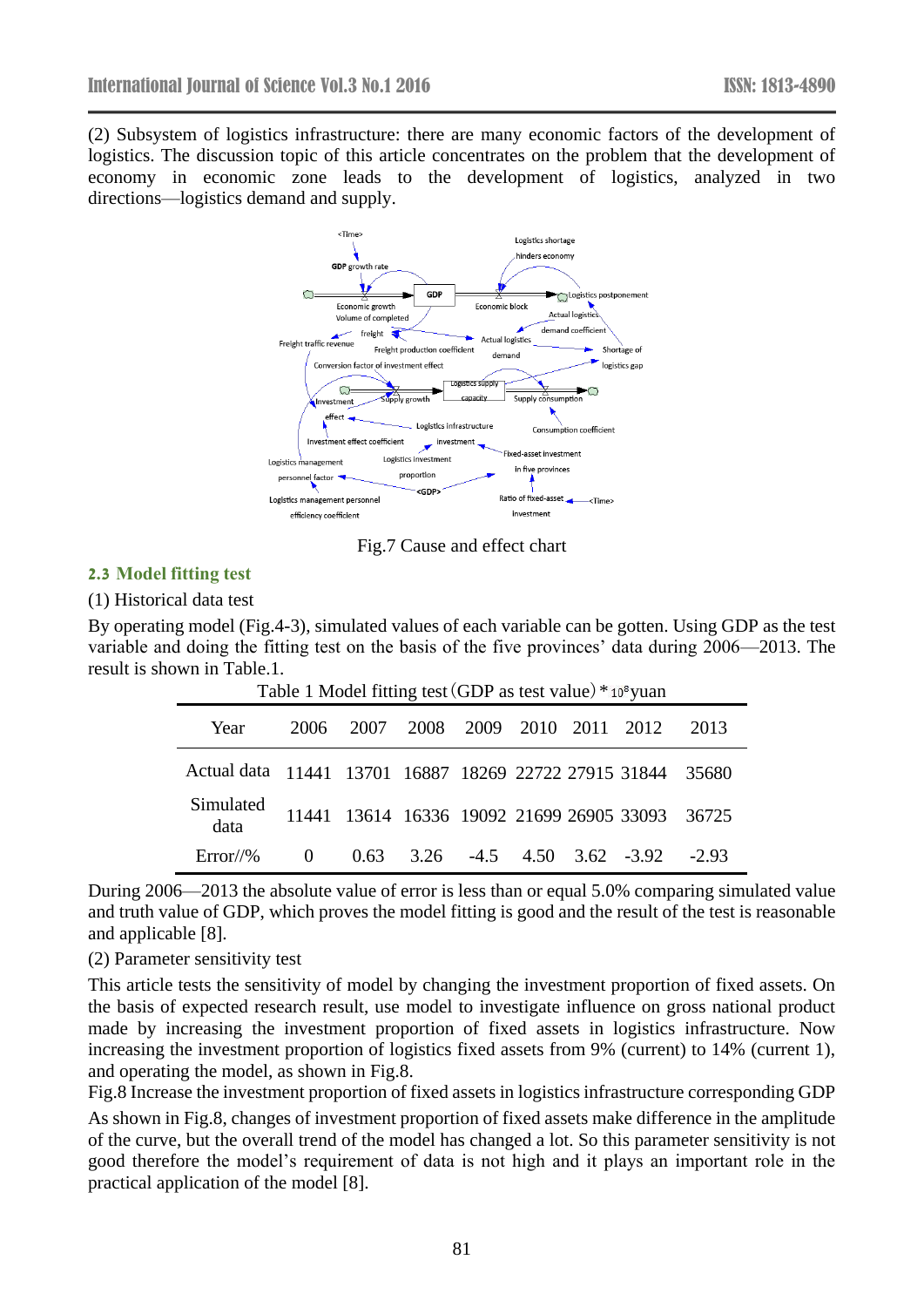

Fig.9 GDP tendency in five provinces

# **3. Model Simulation and Result**

# **3.1 Model operation tendency analysis**

### (1) GDP tendency

By operating model, as shown in Fig.9, GDP of the five provinces is increasing and the annual increase is also climbing.

#### (2) Logistics demand tendency

The logistics demand of the five provinces is increasing, mainly because of the rapid development of economy and the implementation of a series of policies such as Western Development and Revisiting the New Silk Road. In the meantime, raising the level of logistics supply will also promote the development of logistics industry, as shown in Fig.10.



Fig.10 Logistics demand tendency in five provinces

#### (3) Logistics supply tendency

The supply capacity of logistics in the five provinces is increasing. With the implement of a series of Silk Road Economic Zone policies as well as growing social demand for logistics, the supply capacity of logistics in the five provinces is increasing which promotes the development of economy, as shown in Fig.11.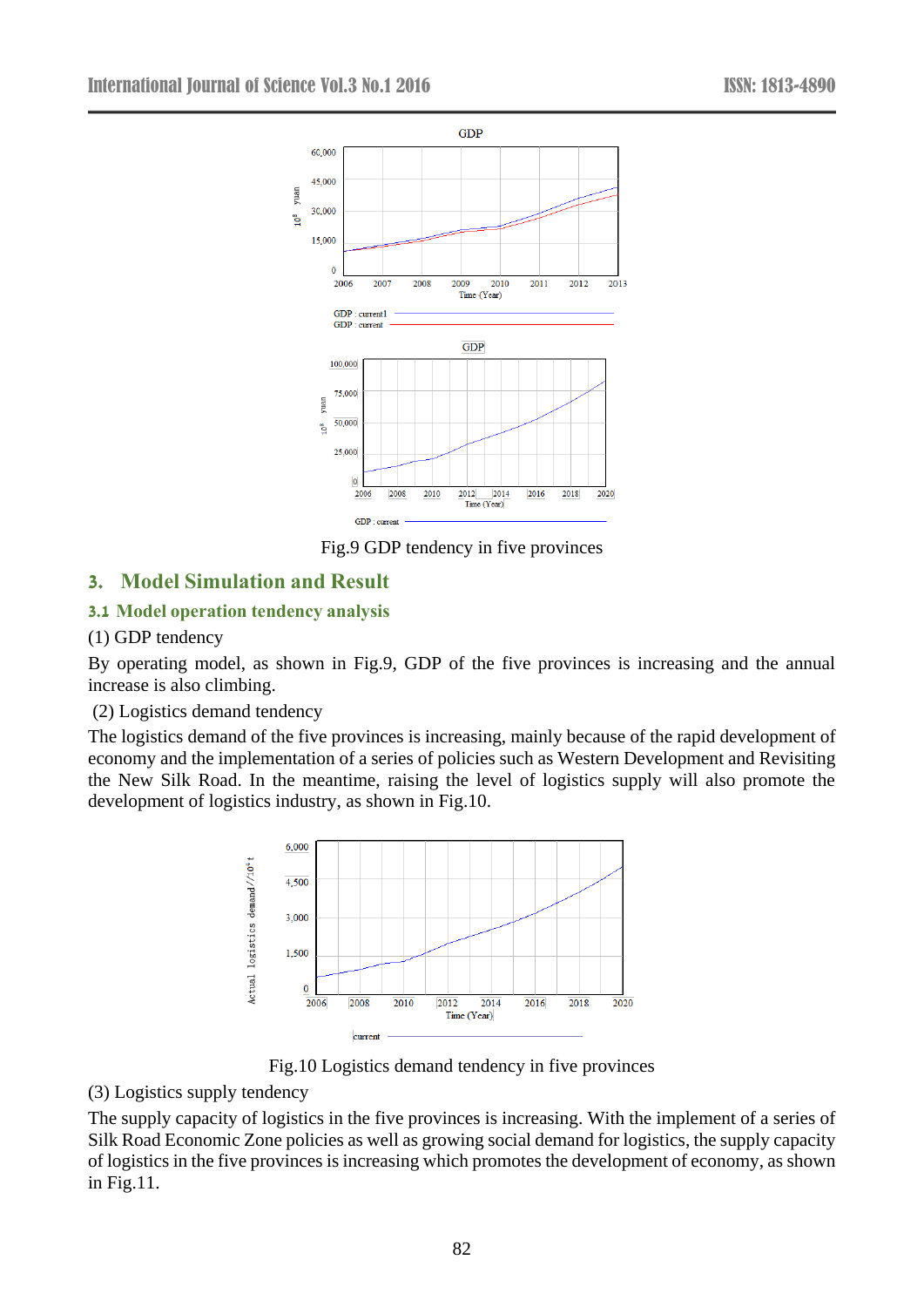





Fig.12 Logistics supply capacity tendency relative to adjustment of investment effect coefficient

# **3.2 Result discussion**

(1) The influence of supply capacity increase for economic development

a. Investment effect coefficient

Increasing investment effect coefficient from the initial value 0.7 (current) to 0.8 (current 1), the investment increased by 10%, and changes of supply capacity of logistics are shown in Fig.12.

#### b. Supply consumption coefficient

Increasing consumption coefficient from the initial value 0.03 (current) to 0.13 (current 1), the consumption increased by 10%, and changes of supply capacity of logistics are shown in Fig.13.





The supply of logistics is influenced by the dual function of investment coefficient and fixed asset consumption, and the data increase in two directions above has different direction force on the five provinces within economic zone. The growth trend in fixed asset investment will improve the speed of economic development. When the fixed asset consumption accelerates, it will cause hindering effect on the development of economy.

(2) The influence of logistics demand increase for economic development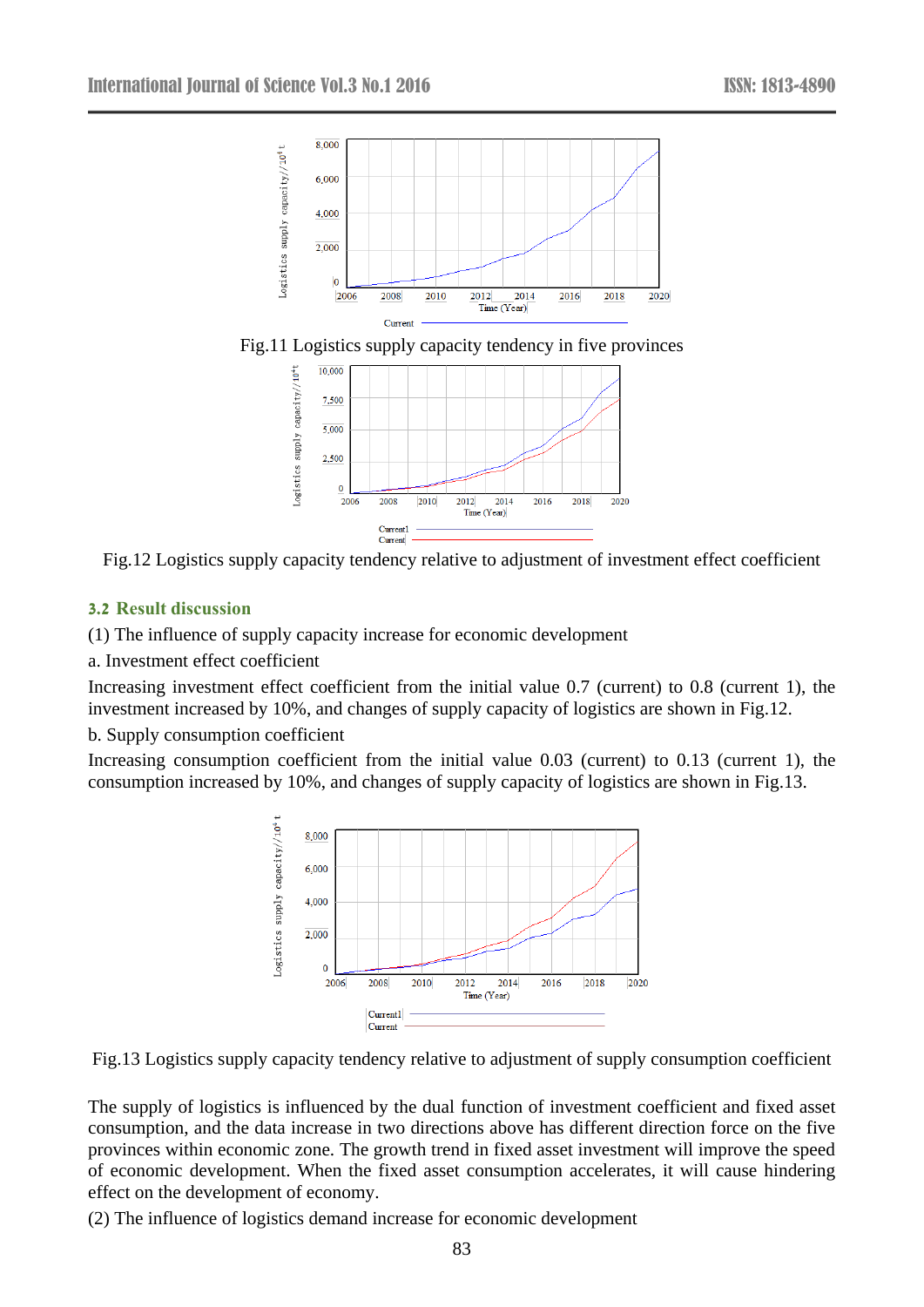Realize increase or decrease of logistics demand by adjusting effect variable of logistics demand. Adjusting logistics demand coefficient from the initial value 0.5 (current) to 0.6 (current 1), demand increased by 10%, and actual changes of logistics demand are shown in Fig.14.



Fig.14 Change of actual logistics demand relative to adjustment of logistics demand coefficient

According to the simulation results obtained above, there is a positive correlation trend between logistics demand coefficient and logistics demand. The growth of logistics demand has a strong role in promoting supply capacity of logistics, driving and promoting the sound and rapid development of local economy.

(3) The influence of economic development for logistics industry

Increasing 0.05 of economic growth rate on the basis of the initial value, and related changes of logistics demand and volume of completed freight are shown in Fig.15.



Fig.15 Logistics demand and volume of completed freight tendency relative to adjustment of GDP growth rate

The increase of logistics demand will happen along with the development of economy, the government and society can meet the demand of logistics in current situation by continuing to increase the investment in fixed assets of logistics infrastructure, and improve the supply capacity of logistics. Therefore, rapid development of economy has a great promotion to the supply capacity and actual demand of logistics. Meanwhile adding value of the balance between supply and demand can be beneficial to promote the further development of logistics industry [6].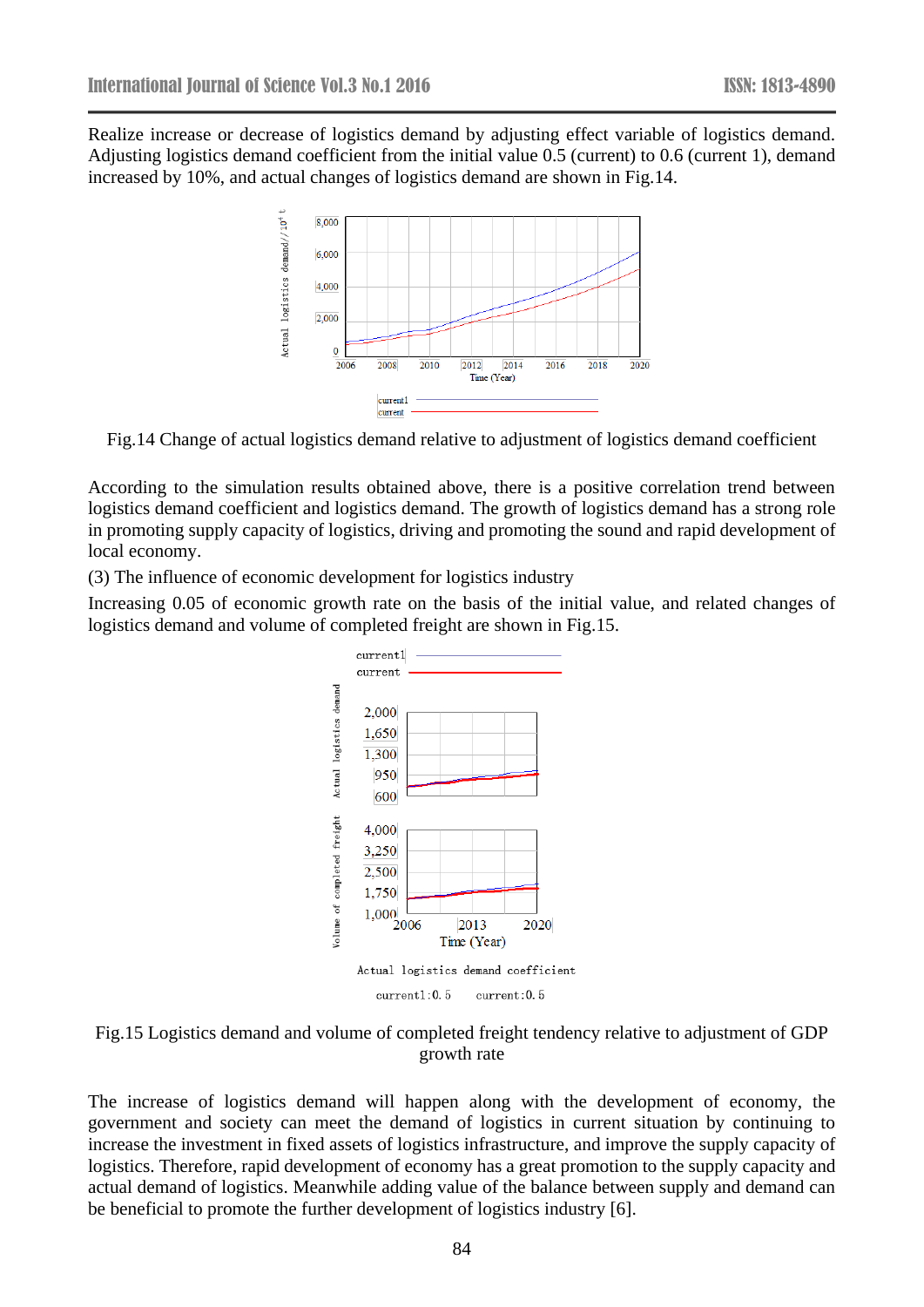# **3.3 Suggestions**

(1) Change old concepts of logistics and strengthen understanding of modern logistics

At first we should concentrate on optimization of the logistics infrastructure and growth of the infrastructure efficiency to change old concepts of logistics transportation. Secondly having big vision, to be innovative and realize economy of social resources, meanwhile to realize growth in overall efficiency of logistics industry.

(2) Establishment of logistics coordination mechanism and effective integration of resources

Establish coordination mechanism of modern logistics to realize overall efficiency of logistics transportation. Coordinate problems brought by each province and department involved in economic zone which participates in goods delivery of logistics industry together, and use good solutions in view of main aspects [7].

(3) Continue to intensify the building of logistics infrastructure

The development of logistics industry depends heavily on the logistics infrastructure construction, and we must intensify the infrastructure construction of cities of different levels and trading ports with purpose.

(4) Strengthen cultivation of logistics professional talent

Now in China, talent problem puts serious restrict on development of logistics industry, especially in northwestern regions. But the main five provinces of the "New Silk Road" economic zone are all in northwestern inland which are short of talent. Suggestion is to set up logistics and similar subject as well as cultivate talent on the base of it.

(5) Continue to increase investment of logistics infrastructure in the "New Silk Road" economic zone

Because the scale of logistics infrastructure in western regions is still small, the government should continue to increase investment on the development of logistics infrastructure in western regions and to speed up the highway investment.

# **4. Conclusions**

This article built a system model of the relationship between logistics infrastructure and the development of economy, on the basis of data from 2006 to 2013, a conclusion was obtained that investment of logistics infrastructure must be increased in order to improve economic growth. In the meantime, stimulating future data by using model as well as building economic growth changes of "New Silk Road" economic zone by 2020, so as to draw a conclusion that the amount of existing infrastructure must play a role in future development. Therefore it is also needed to strengthen logistics infrastructure in order to improve the economic growth of economic zone in the future.

# **5. Acknowledgement**

The work was supported by Soft Science Project of Shaanxi Provincial Department of Science and Technology(2011KRM41,2015KRM011,2015R043); National Natural Science Foundation of China(71271169, 71273208); Xi'an University of Science and Technology(2013SY01, 2014SX07, 15BY46,2015QDJ049). Project of Shaanxi Provincial Department of Education (13JZ029, 14JK1445, 14JZ026, 15JZ036); The Doctoral Program Foundation (20126121110004, 20116121110002).

# **References**

- [1] ZHONG Yong-guang, JIA Xiao-jing, LI XU. System Dynamics: Second Edition [M]. Beijing: Science Press, 2012: 8-10.
- [2] WANG Zheng-ming. Strategic research on the Silk Road economic zone railway development [J]. Journal of Railway Engineering Society, 2014,01: 24-31.
- [3] LIU Yu-hong, WANG Xin-an. Transportation infrastructure facilities and the total factor productivity growth of the New Silk Road [J]. Academic Journal of Xi'an Jiaotong University: Social Sciences, 2012,03: 54-59.